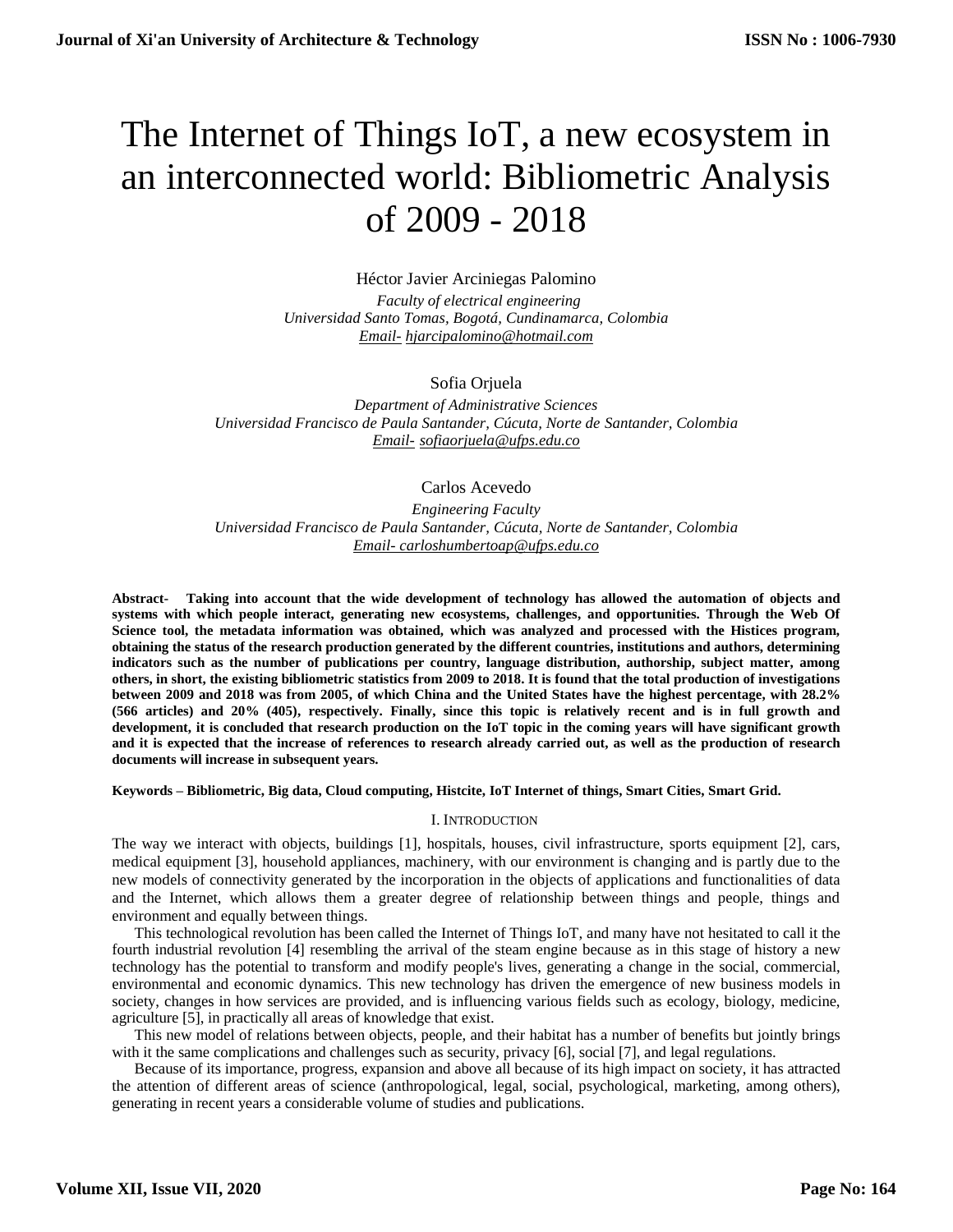The development of the Internet of Things technology, its scope, applicability and great potential to improve the life and comfort of people has generated a great interest in the scientific community which through publications of articles is exchanging studies, analysis and conclusions about the new scenarios that this technology entails; to identify the benefits and possible challenges that this technology brings. One of the recurring themes in the articles generated is the importance of coordinated development of knowledge on the subject, the economic and especially social impact that this would imply.

Existing studies and research focus on determining the capabilities of this technology, the opportunities and new social, economic, and commercial models that are created, and the problems and disadvantages that can be generated in terms of security and privacy [8]. Currently, there is no bibliometrics on the subject, so the main contribution of this work is to investigate and determine the statistics on the state of research on the subject of IoT. This study was conducted through the tool Hittites, which is a software that serves for the analysis of bibliometric information and visualization of scientific content available in Web of Science, allowing to obtain statistical data and conclusions presenting the results in tables and graphs.

#### II. MATERIALS AND METHODS

#### *2.1 Methodology –*

In this study, a search was made using the Web of Science (WoS) application through which the metadata of the articles and publications related to the IoT topic from 2009 to 2018 was obtained (the search was made on 10-03- 2018). Through these metadata, information was obtained about the universe of existing articles and publications and specific data on the name of the article, author, year of publication, the institution where the research was carried out, the number of citations and references, and the dates on which they were published, among others. In the WoS tool, the equation search for internet+of+things was entered without any kind of filter, obtaining 2005 results (4 metadata files of 500 items and a file with five records).

Later through the software Histcite which is used for bibliometric analysis and tabulation of information that allows knowing data such as the amount of literature that has been generated on a field, in which countries, languages of publication, main authors, entities to which the authors belong, journals in which they were published, importance, etc.



<span id="page-1-0"></span>Figure 1. Methodology and Process - IoT Bibliometric Study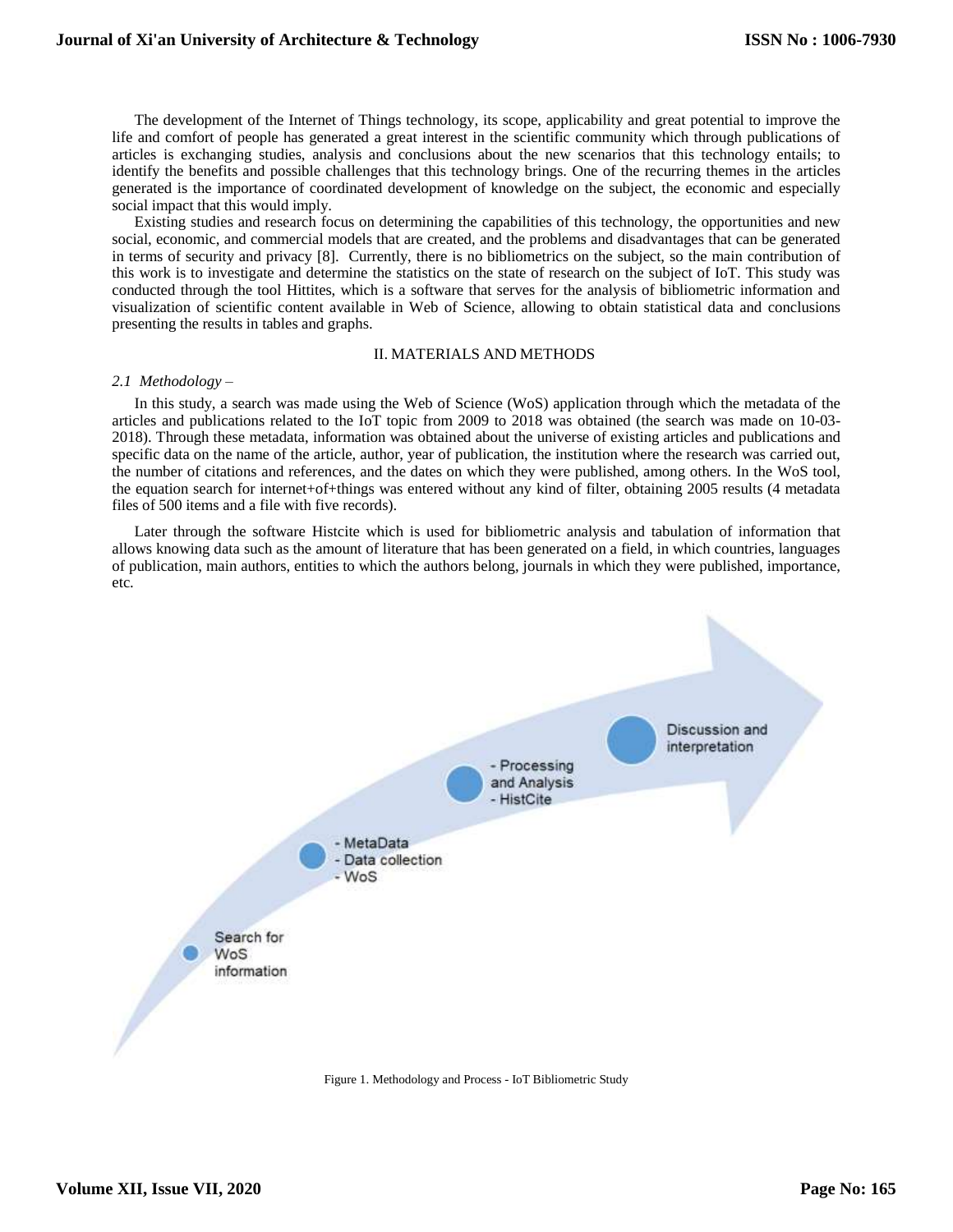Maker. [Figure 1](#page-1-0) above shows the conceptual map of the process carried out.

#### III. EXPERIMENT AND RESULT

The total production between the years 2009 to 2018 was of 2005 publications among articles, editorial material, magazines, news, books, etc. [Figure 2](#page-2-0) shows the annual distribution of total production.



Figure 2. Number of articles per year from 2009 to 2018

<span id="page-2-0"></span>The analysis of the information from Web of Science shows that since 2009 scientific articles on IoT have been published and that the production of these has been increasing exponentially between the years 2000-2017 in which the production of scientific articles was 10 and 694 respectively. This has been partly due to the exponential increase in bandwidths, the multiplication of the use of smartphones, commercial and advertising use of technologies, the growth and democratization of the Internet, efficient use of energy and above all by the need and eagerness of man to have information and applications that increase their comfort and convenience. From January 1, 2018, to March 10 of this year, the scientific production of articles was 194 publications, which projects for this year a final production of approximately 800 publications, an increase of 200 articles with respect to the previous year, equivalent to an increase of 25%.

The articles related to the topic of with IoT published and available in WoS were classified in 10 categories represented in 1608 magazine articles - 80.2%, 239 editorial materials - 11.92%, 70 review - 3.49%, 25 news reference - 1.25%; in these four categories are 95.61% of all publications. This distribution of research products can be seen in [Figure 3.](#page-3-0)

**ISSN No : 1006-7930**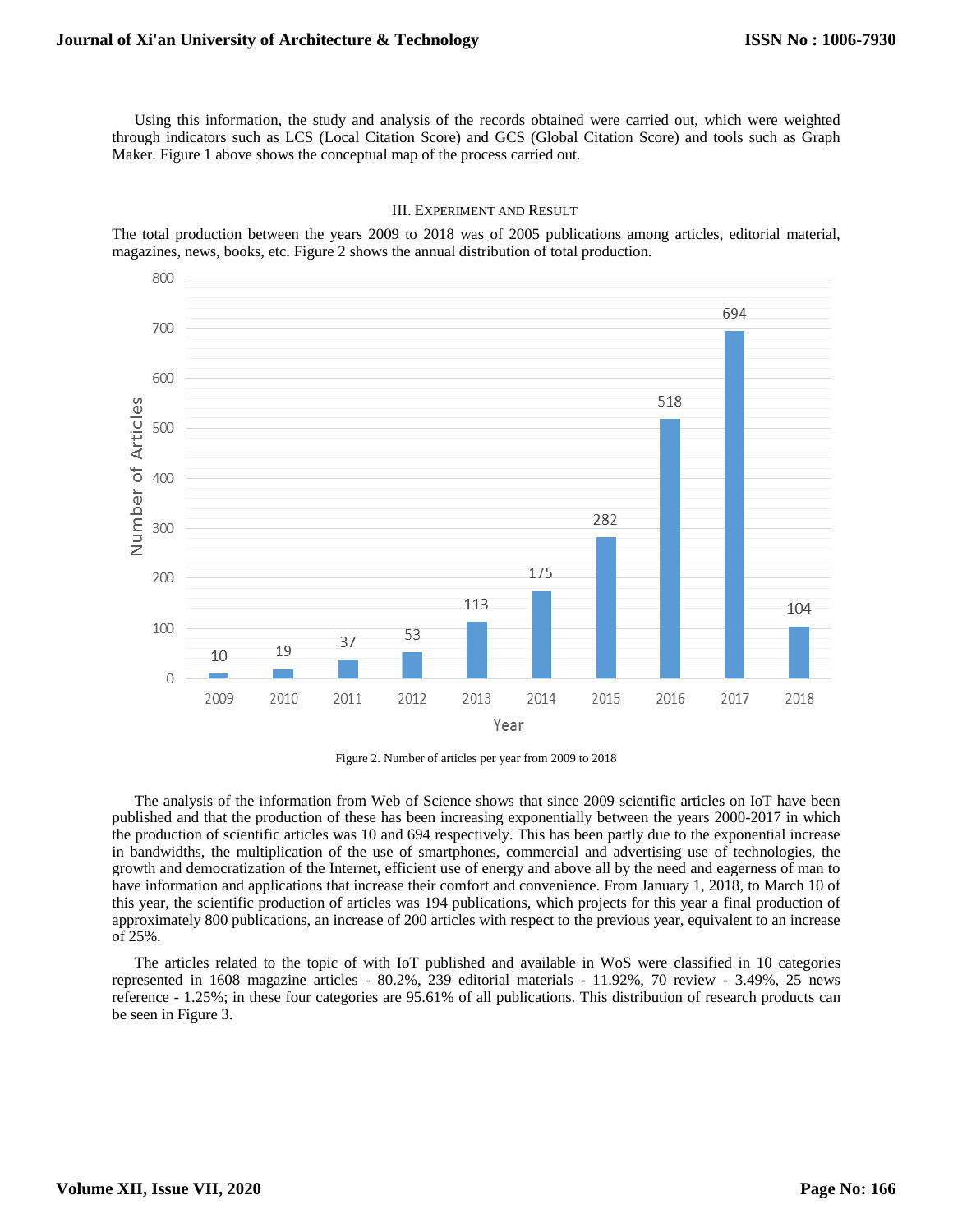

Figure 3. Categories IoT Publications 2009 - 2018

<span id="page-3-0"></span>It can be seen that the number of publications has doubled annually since 2009. In 2010, the study The Internet of Things [9], is the article with the highest number of references. It presents an analysis of the challenges and opportunities that this new form of interconnection between people, things and the environment, the new businesses that would be created and their influence on the economic world, the benefits and negative impact on human relations in society and the challenges in security, integrity, and privacy that this new technology implies.

| Table -1 TP Number of Publications, AU Number of Authors, NR Number of references per year, AU/TP, NR/TP Average number of Authors, |
|-------------------------------------------------------------------------------------------------------------------------------------|
| references per article                                                                                                              |

| Year | TP  | AU   | NR  | <b>AUTP</b> | NR/TP |
|------|-----|------|-----|-------------|-------|
| 2009 | 10  | 31   | 100 | 3.10        | 10    |
| 2010 | 19  | 53   | 729 | 2.79        | 38.4  |
| 2011 | 37  | 120  | 401 | 3.24        | 10.8  |
| 2012 | 53  | 176  | 429 | 3.32        | 8.1   |
| 2013 | 113 | 435  | 671 | 3.85        | 5.9   |
| 2014 | 175 | 560  | 866 | 3.20        | 4.9   |
| 2015 | 282 | 919  | 566 | 3.26        | 2.0   |
| 2016 | 518 | 1757 | 416 | 3.39        | 0.8   |
| 2017 | 694 | 2272 | 126 | 3.27        | 0.2   |
| 2018 | 104 | 415  | 6   | 3.99        | 0.1   |

Table 1 shows the peak signal to noise ratio of performance of our proposed method of watermarked image and original image with various watermark image, where our watermarked images peak signal to noise ratio has a better performance than others.

At the language level, the analysis concludes that since 2005, 98.4% of publications were in English, followed by Spanish 13 - 0.65% and German 8 - 0.4%. It is evident that almost 100% of the publications correspond to the English language, which is the dominant language of research in IoT, which is related to the fact that the journals with greater relevance in the subject are published in this language.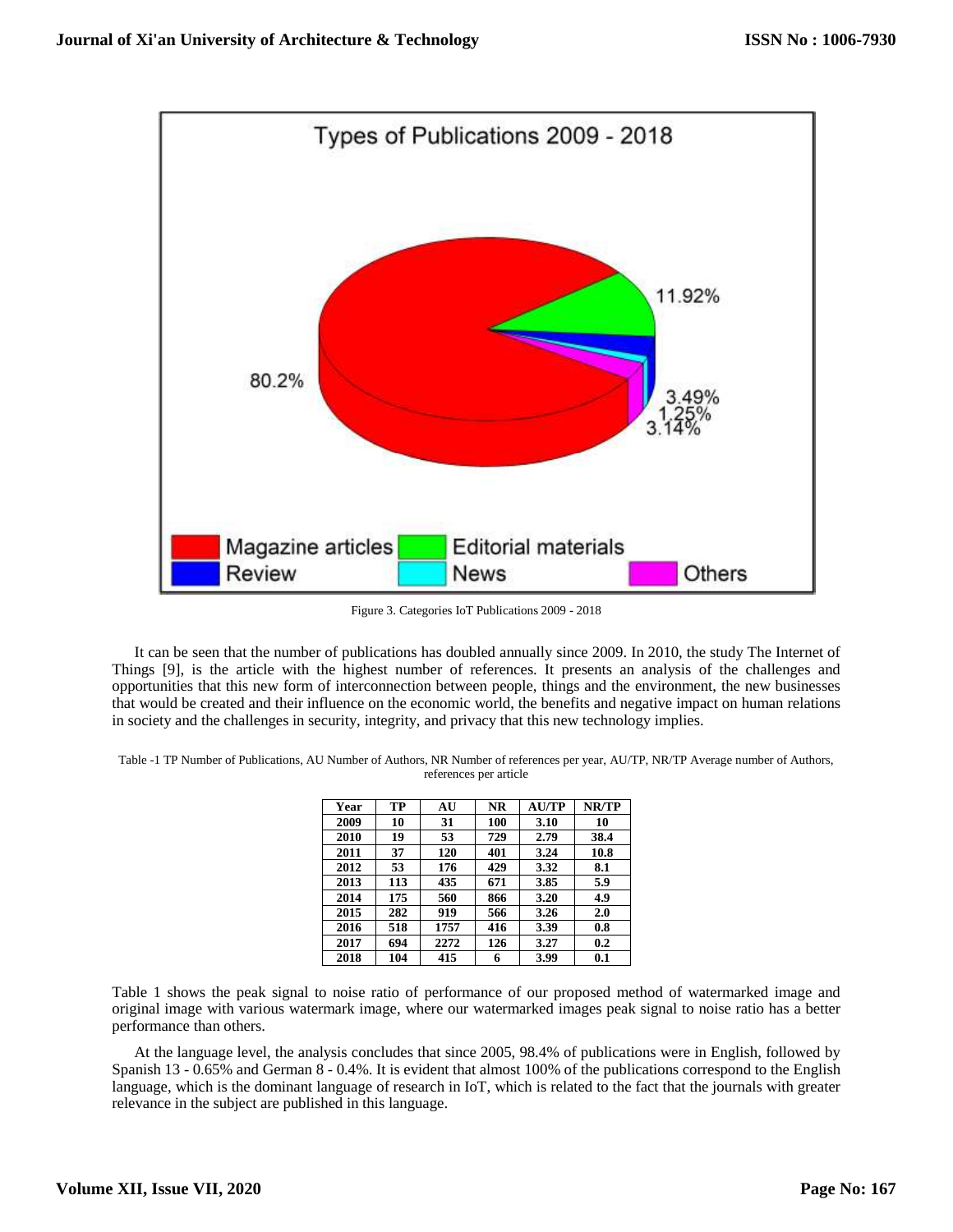| Language       | <b>Recs</b> | <b>TLCS</b>                 | <b>TGCS</b> |
|----------------|-------------|-----------------------------|-------------|
| <b>English</b> | 1973        | 4306                        | 22792       |
| <b>Spanish</b> | 13          | 2                           | 2           |
| German         | 8           |                             | 2           |
| Portuguese     | 5           | $\mathcal{D}_{\mathcal{L}}$ | 3           |
| French         | 2           |                             |             |
| <b>Russian</b> | 2           |                             |             |
| <b>Chinese</b> |             |                             |             |
| Ukrainian      |             |                             |             |

Table -2 List of articles by language - Local and Global References Recs Number of References, TLCS Total Local Citation Score, TGCS Total Global Citation Score.

The analysis concludes that the average number of publications year after year has practically doubled, and likewise, there is a progressive increase in the number of references cited per year from 2009 to 2014; in the latter year the highest number of references to publications is recorded with a total of 866. Although the production of publications continues to increase at the same rate, the total number of references has not decreased, which indicates that the most significant scientific production has occurred in the five years following 2009.

In order to determine which countries have the greatest scientific creation, the analysis is carried out year by year [\(Figure 4\)](#page-4-0), finding that the countries with the greatest production are China, followed by the United States, the United Kingdom, South Korea (the country has chosen to carry out the smart City pilot), Italy and Spain. Of the total production of publications at the country level, two countries in North America, 3 in South America, 5 in Asia, Europe, 1 in Central America and Oceania appear in the statistics.



Figure 4. Annual number of articles for 18 productive countries (2009–2018)

<span id="page-4-0"></span>The articles with the highest number of local citations are by Atzori L, Lera A, Morabito G, Gubbi J, Marusic S, Palaniswani M, and Xu LD (70 references).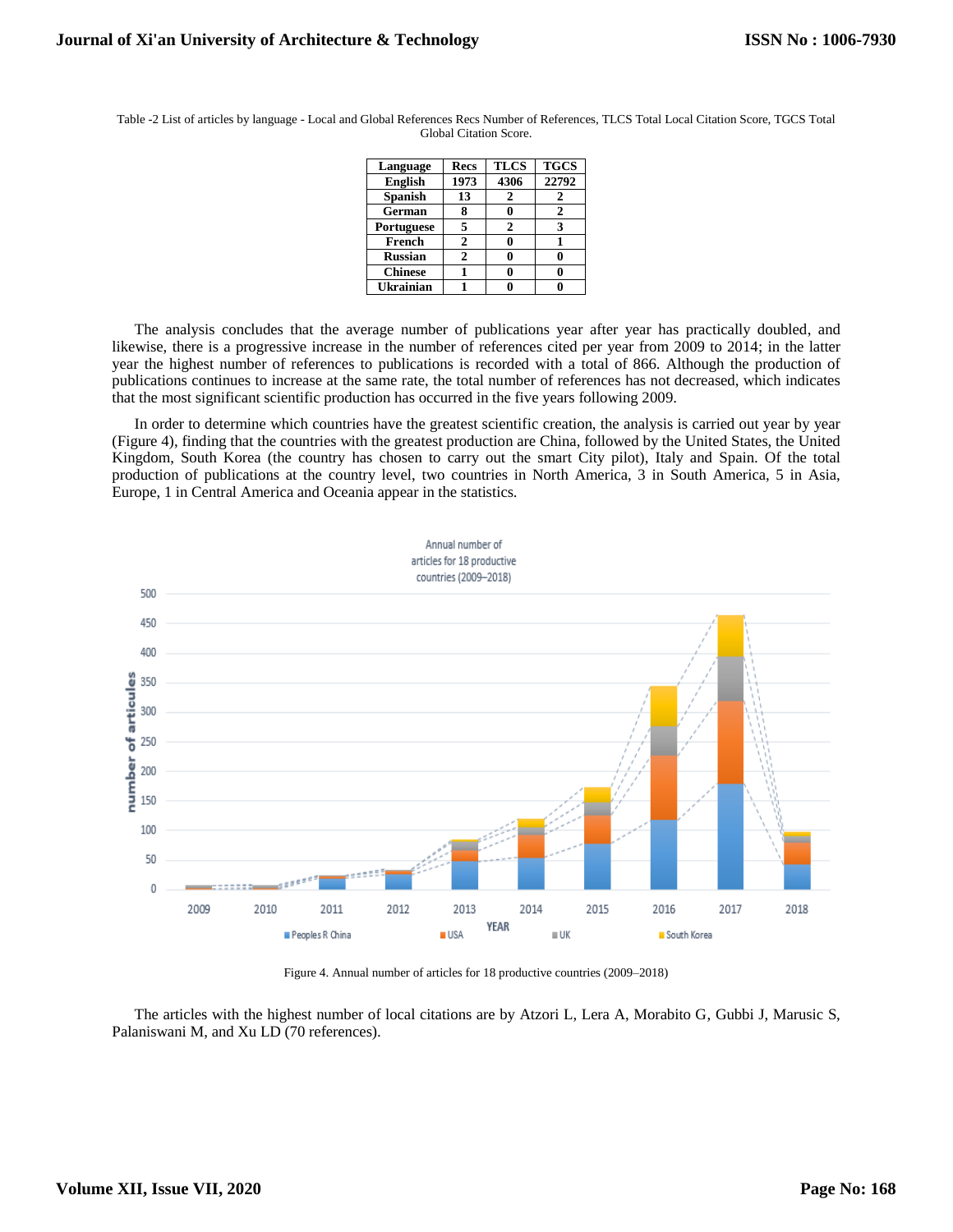| #                       | Country                | TP  | <b>TLCs</b> | <b>TGCs</b> |
|-------------------------|------------------------|-----|-------------|-------------|
| 1                       | <b>Peoples R China</b> | 566 | 901         | 4952        |
| 2                       | <b>USA</b>             | 405 | 821         | 4963        |
| 3                       | UK                     | 196 | 662         | 3185        |
| $\overline{\mathbf{4}}$ | <b>South Korea</b>     | 194 | 130         | 682         |
| 5                       | <b>Italy</b>           | 125 | 1130        | 6053        |
| 6                       | <b>Spain</b>           | 119 | 307         | 1422        |
| 7                       | <b>Unknown</b>         | 109 | 22          | 104         |
| 8                       | Australia              | 92  | 493         | 2887        |
| 9                       | <b>France</b>          | 92  | 154         | 742         |
| 10                      | India                  | 92  | 87          | 433         |
| 11                      | Canada                 | 83  | 136         | 630         |
| 12                      | Taiwan                 | 74  | 111         | 461         |
| 13                      | Germany                | 73  | 274         | 1122        |
| 14                      | Sweden                 | 69  | 134         | 635         |
| 15                      | Finland                | 44  | 107         | 584         |
| 16                      | Switzerland            | 43  | 143         | 819         |
| 17                      | Japan                  | 41  | 57          | 230         |
| 18                      | Saudi Arabia           | 40  | 36          | 217         |

|  | Table -3 Production by country |  |
|--|--------------------------------|--|
|--|--------------------------------|--|

The top 10 of the entities with the greatest number of publications is shown in [Figure 5,](#page-5-0) where we can see that the institution with the greatest number of research production belongs to China or South Korea.



Figure 5. Annual Number of Articles for Productive Research Organizations

<span id="page-5-0"></span>The University of Cagliari has produced 14 publications in the years 2010 (1), 2011 (1). 2012 (1), 2014 (3), 2015 (2), 2016 (3) y 2017 (3). It is evidenced as one of the most relevant entities since its scientific articles are within the ranking of the highest number of references with 449 LCS Local Citation Score with the article "The Internet of Things" Atzori L, Iera A, Morabito G followed by the article Internet of Things (IoT): A vision, architectural elements, and future directions Gubbi J, Buyya R, Marusic S, Palaniswami M, from the University of Melbourne with 229 LCS Local Citation Score.

Atzori et al. [9] presents different views of the Internet of Things paradigm and suggests the most relevant issues to be addressed in detail by the scientific community. Gubbi et al. [10] assess the technology that the IoT requires for its implementation, which must be supported and focused on the private and public cloud and the correlation between them. It sets out the technology platform, elements, trends, and expectations that the IO generates from the technological point of view as well as from the user's point of view.

One of the main challenges for the globalization of IoT is to standardize communication protocols so that hardware and software manufacturers can in the future interconnect under the same technological framework and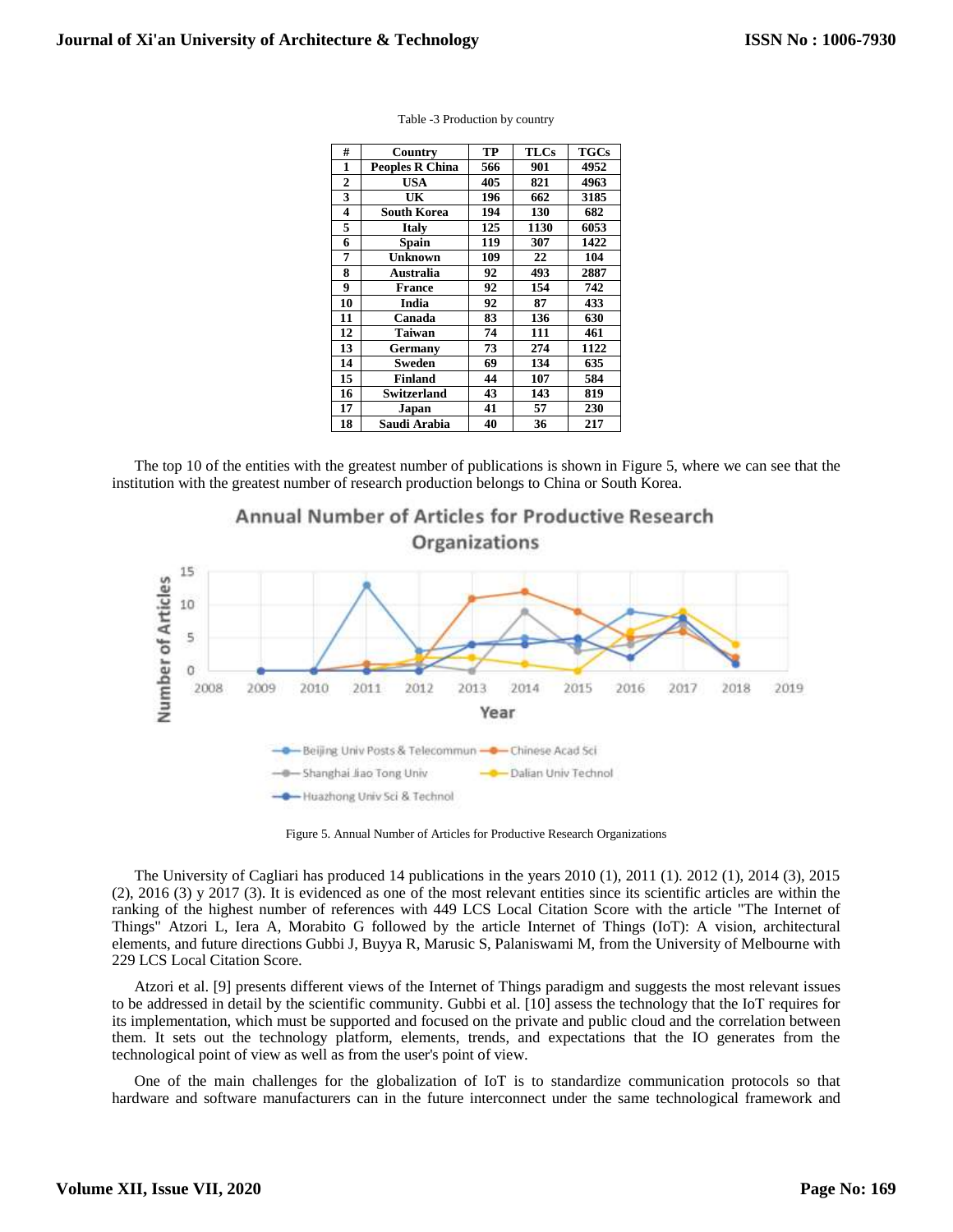avoid the need to create additional interfaces for communication between different technology manufacturers. In this sense, the article Edge computing technologies for Internet of Things: a first of the author's Yuan Ai, Mugen Peng, Kecheng Zhang [11].

The top 20 of the most productive journals from (2009 to 2018) in the number of publications are shown below in [Table -4.](#page-6-0)

<span id="page-6-0"></span>

| <b>Journal Name</b>                                                                         | TP  | Percentage | Rank                    | <b>TCLs</b> | % TCLs/Total |
|---------------------------------------------------------------------------------------------|-----|------------|-------------------------|-------------|--------------|
| <b>IEEE INTERNET OF THE THINGS JOURNAL</b>                                                  | 108 | 5.4        | 1                       | 303         | 7%           |
| <b>INTERNATIONAL JOURNAL OF DISTRIBUTED SENSOR</b><br><b>NETWORKS</b>                       | 89  | 4.4        | $\mathbf{2}$            | 0           | $0\%$        |
| <b>SENSORS</b>                                                                              | 76  | 3.8        | 3                       | 53          | $1\%$        |
| <b>IEEE ACCESS</b>                                                                          | 64  | 3.2        | $\overline{\mathbf{4}}$ | 86          | 2%           |
| <b>IEEE COMMUNICATIONS MAGAZINE</b>                                                         | 57  | 2.8        | 5                       | 185         | 4%           |
| <b>FUTURE GENERATION COMPUTER SYSTEMS - THE</b><br><b>INTERNATIONAL JOURNAL OF eSCIENCE</b> | 46  | 2.3        | 6                       | 289         | 7%           |
| <b>COMPUTER</b>                                                                             | 33  | 1.6        | 7                       | 117         | 3%           |
| <b>WIRELESS PERSONAL COMMUNICATIONS</b>                                                     | 33  | 1.6        | 8                       | 112         | 3%           |
| JOURNAL OF NETWORK AND COMPUTER APPLICATIONS                                                | 32  | 1.6        | 9                       | 157         | 4%           |
| <b>IEEE CONSUMER ELECTRONICS MAGAZINE</b>                                                   | 31  | 1.5        | 10                      | 7           | $0\%$        |
| <b>AD HOC NETWORKS</b>                                                                      | 26  | 1.3        | 11                      | 236         | 5%           |
| <b>COMPUTER &amp; ELECTRICAL ENGINEERING</b>                                                | 26  | 1.3        | 12                      | 59          | $1\%$        |
| PERSONAL AND UBIQUITOUS COMPUTING                                                           | 26  | 1.3        | 13                      | 67          | 2%           |
| <b>CHINA COMMUNICATIONS</b>                                                                 | 23  | 1.1        | 14                      | 16          | $0\%$        |
| <b>COMPUTER NETWORKS</b>                                                                    | 23  | 1.1        | 15                      | 635         | 15%          |
| <b>MOBILE INFORMATION SYSTEMS</b>                                                           | 23  | 1.1        | 16                      | 13          | $0\%$        |
| <b>IEEE SENSOR JOURNAL</b>                                                                  | 20  | 1.0        | 17                      | 68          | 2%           |
| <b>IEEE WIRELESS COMMUNICATIONS</b>                                                         | 19  | 0.9        | 18                      | 145         | 3%           |
| <b>INTERNATIONAL JOURNAL OF ONLINE ENGINEERING</b>                                          | 19  | 0.9        | 19                      |             | 0%           |
| <b>IEEE TRANSACTIONS ON INDUSTRIAL INFORMATICS</b>                                          | 18  | 0.9        | 20                      | 193         | 4%           |

| Table -4 TP Number of Publications, Rank Position, Total LCS (Local Citation Score), % TCLs /Total Publications |  |  |
|-----------------------------------------------------------------------------------------------------------------|--|--|
|                                                                                                                 |  |  |
|                                                                                                                 |  |  |

It is evident that 64% of the citations of the publications correspond to the Top 20 of the journals registered in the bibliometric study, highlighting the IEEE journal.



## Anual Number of articles for top 6 produtive journals (2009 - 2018)

Figure 6. Annual Number of articles for top 6 productive journals (2009 – 2018)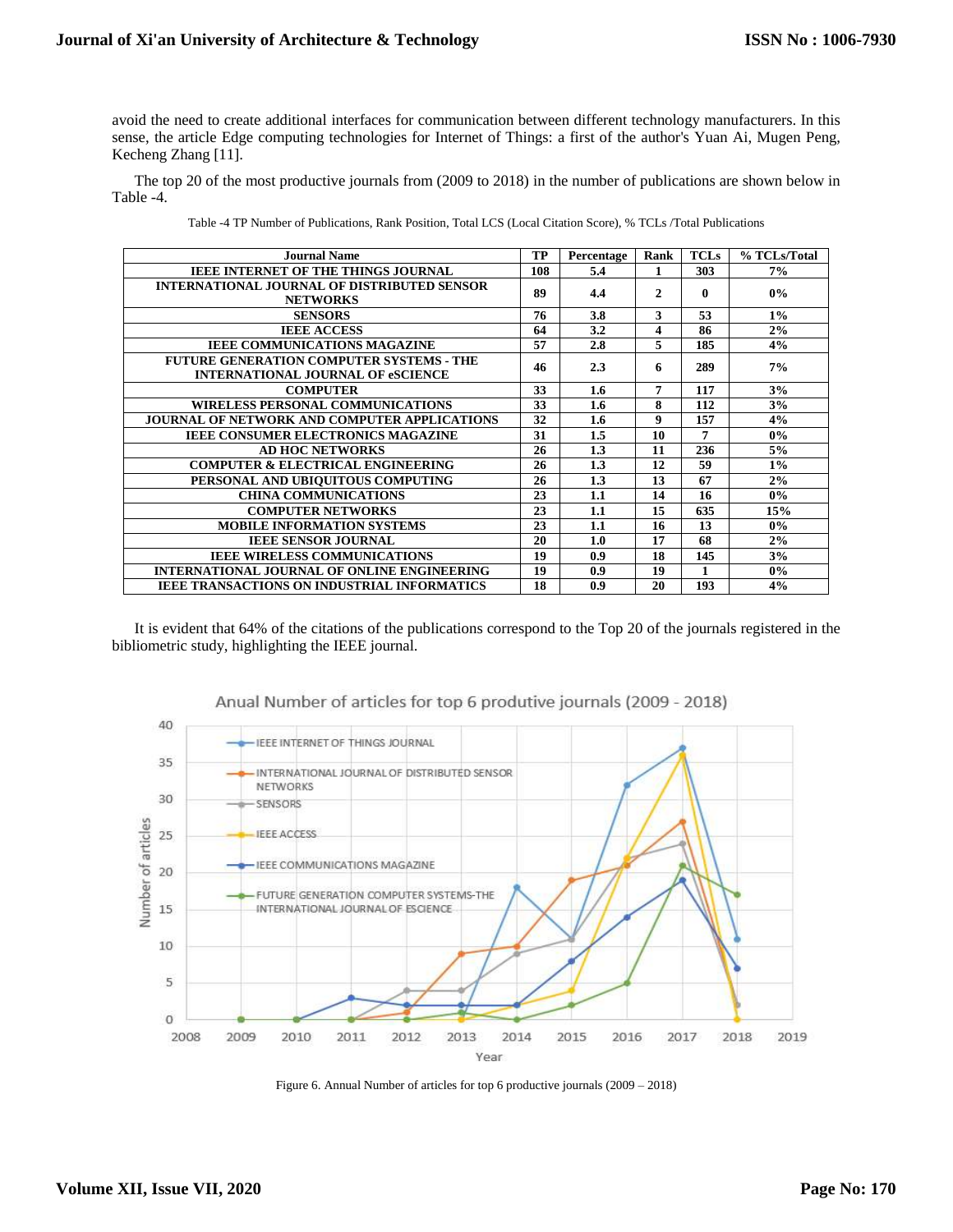As shown in [Table -5,](#page-7-0) the entity or research center from which the publications with the greatest number of references originated are COMPUTER NETWORKS with two articles within the TOP 10 and has the most referenced publication. The IEEE appears as the institute with more publications within this TOP 21, with four publications being the most referenced the [8].

<span id="page-7-0"></span>

| Title (Autor)                                                                                                                                                                                      | <b>Journal (Published Time)</b>                                                                                                    | <b>Citations</b> | <b>Citations Per Year</b> |
|----------------------------------------------------------------------------------------------------------------------------------------------------------------------------------------------------|------------------------------------------------------------------------------------------------------------------------------------|------------------|---------------------------|
| The Internet of Things: A survey. 25 Atzori L, Lera<br>A, Morabito G                                                                                                                               | <b>COMPUTER NETWORKS, 2010 OCT</b><br>28; 54 (15): 2787 - 2805                                                                     | 449              | 49.89                     |
| Internet of Things (IoT): A vision, architectural<br>elements, and future directions. 192 Gubbi J, Buyya<br>R, MArusic S, Palaniswami M                                                            | <b>FUTURE GENERATION COMPUTER</b><br><b>SYSTEMS - THE INTERNATIONAL</b><br>JOURNAL OF eSCIENCE. 2013 SEP; 29<br>$(7): 1645 - 1660$ | 229              | 38.17                     |
| Internet of Things: Vision, applications, and research<br>challenges. 103 Miorandi D, Sicari S, De Pellegini F,<br>Chlamtac I                                                                      | AD HOC NETWORKS, 2012 SEP; 10<br>$(7): 1497 - 1516$                                                                                | 154              | 22.00                     |
| <b>Smart Objects as Buildings Blocks for the Internet of</b><br>Things. 13 Kortuem G, Kawsar F, Fitton D,<br><b>Sundramoorthy V</b>                                                                | <b>IEEE INTERNET COMPUTING. 2010</b><br>$JAN - FEB$ ; 14 (1): 44 - 51                                                              | 76               | 8.44                      |
| <b>Context Aware Computing for the Internet of</b><br>Things: A survey. 237 Perera C, Zaslavsky A,<br>Christen P, Georgakopoulos D                                                                 | <b>IEEE COMMUNICATIONS SURVEYS</b><br>AND TUTORIALS. 2014; 16 (1): 414 -<br>454                                                    | 73               | 14.60                     |
| Internet of Things in Industries: A survey. 383 Xu<br>LD, He W, Li SC                                                                                                                              | <b>IEEE TRANSACTIONS ON</b><br><b>INDUSTRIAL INFORMATICS, 2014</b><br>NOV; 10 (4): 2233 - 2243                                     | 70               | 14.00                     |
| Internet of Things for Smart Cities. 277 Zanella A,<br>Bui N, Castellani A, Vangelista L, zorzi M                                                                                                  | <b>IEEE INTERNET OF THINGS</b><br>JOURNAL. 2014 FEB; 1 (1): 22 -32                                                                 | 57               | 11.40                     |
| From Today Intranet of Things to a Future Internet<br>of Things: A Wireless - And Mobility - Related View<br>28 Zorzi M, Gluhak A, Lange S, Bassi A.                                               | <b>IEEE WIRELESS</b><br><b>COMMUNICATIONS. 2010 DEC; 17</b><br>$(6): 44 - 51$                                                      | 55               | 6.11                      |
| The Social Internet of Things (SloT) - When social<br>networks meet the Internet of Things: Concept,<br>architecture, and network characterization. 115<br>Atzori L, Lera A, Morabito G, Nitti M   | <b>COMPUTER NETWORKS, 2012 NOV</b><br>14; 56 (16): 3594 - 3608                                                                     | 55               | 7.86                      |
| <b>Interacting with the SOA-Based Internet of Things:</b><br>Discovery, Ouery, Selection, and On-Demand<br>Provisioning of Web Services. 20 Guinard D, Trifa<br>V, Karnouskos S, Spiess P, Savio D | <b>IEEE TRANSACTIONS ON SERVICES</b><br><b>COMPUTING. 2010 JUL - SEP: 3 (3):</b><br>$223 - 235$                                    | 54               | 6.00                      |

|  |  | Table -5 Top 10 Articles - Citations per year. $(2009 - 2018)$ . |  |
|--|--|------------------------------------------------------------------|--|
|--|--|------------------------------------------------------------------|--|

The results show that the most frequent words in the titles of the articles are Internet, Things, Based, data, and smart [Figure 7.](#page-7-1) The Internet of Things IoT aims at the fact that in the future objects can communicate with people and also interconnect between them generating a network that is similar to the neural networks handled by human beings (smart things -Smart cities - Smart Grid) in which some systems will integrate with others forming ecosystems that can make decisions autonomously under certain conditions or scenarios.



Top 20 frequency of title words (2009 - 2018)

<span id="page-7-1"></span>Figure 7. Top 20-word frequency in article titles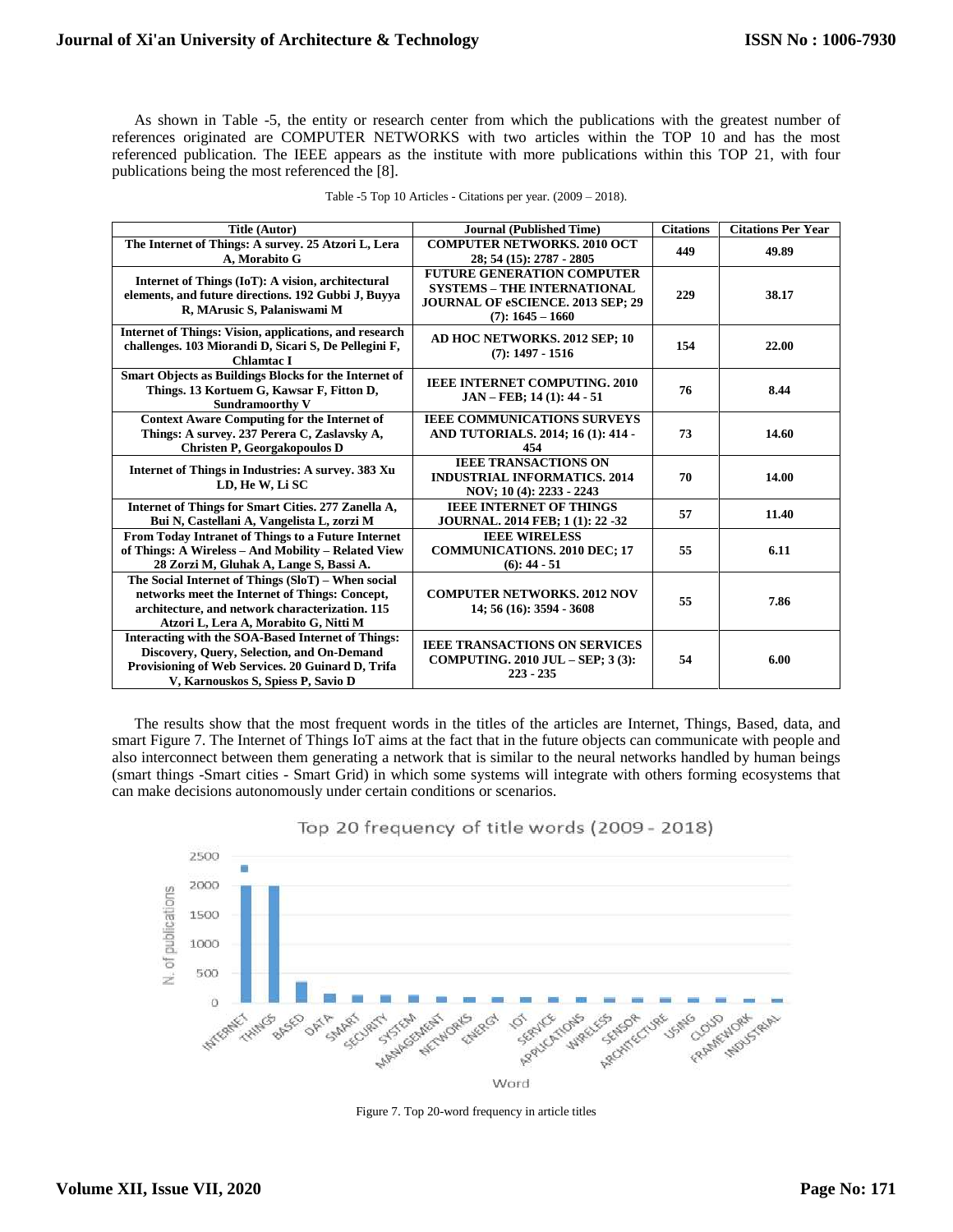The chronological graph is made in the Histcite tool, where the quotations for the IoT items are displayed, [Figure](#page-8-0)  [8.](#page-8-0) In this graph, the number of articles cited (Nodes in the Figure) can be determined, and the arrows are directed to the documents cited.



Figure 8. Chronological analysis of articles and citations

<span id="page-8-0"></span>The chronological diagram shows a total of 30 nodes and 50 links (Nodes: 30, Links: 67). The table relates the most referenced authors with their corresponding LCS value. LCS, top 30; Min: 26, Max: 449 (LCS scaled).

|     | Interconnection of research articles and references   | <b>LCS</b> | GCS  |
|-----|-------------------------------------------------------|------------|------|
| 3   | Welbourne E, 2009, IEEE INTERNET COMPUT, V13, P48     | 46         | 232  |
| 13  | Kortuem G, 2010, IEEE INTERNET COMPUT, V14, P44       | 76         | 422  |
| 20  | Guinard D, 2010, IEEE T SERV COMPUT, V3, P223         | 54         | 247  |
| 25  | Atzori L, 2010, COMPUT NETW, V54, P2787               | 449        | 2849 |
| 28  | Zorzi M, 2010, IEEE WIREL COMMUN, V17, P44            | 55         | 168  |
| 41  | Roman R, 2011, COMPUT ELECTR ENG, V37, P147           | 31         | 90   |
| 44  | Ning HS, 2011, IEEE COMMUN LETT, V15, P461            | 27         | 76   |
| 49  | Bandyopadhyay D, 2011, WIRELESS PERS COMMUN, V58, P49 | 53         | 233  |
| 52  | Roman R, 2011, COMPUTER, V44, P51                     | 47         | 158  |
| 55  | Atzori L, 2011, IEEE COMMUN LETT, V15, P1193          | 39         | 113  |
| 57  | Gluhak A, 2011, IEEE COMMUN MAG, V49, P58             | 33         | 117  |
| 74  | Barnaghi P, 2012, INT J SEMANT WEB INF, V8, P1        | 28         | 122  |
| 86  | Domingo MC, 2012, J NETW COMPUT APPL, V35, P584       | 33         | 130  |
| 103 | Miorandi D, 2012, AD HOC NETW, V10, P1497             | 154        | 707  |
| 115 | Atzori L, 2012, COMPUT NETW, V56, P3594               | 55         | 203  |
| 122 | Palattella MR, 2013, IEEE COMMUN SURV TUT, V15, P1389 | 31         | 141  |
| 170 | Vlacheas P, 2013, IEEE COMMUN MAG, V51, P102          | 27         | 94   |
| 187 | Roman R, 2013, COMPUT NETW, V57, P2266                | 43         | 166  |
| 192 | Gubbi J, 2013, FUTURE GENER COMP SY, V29, P1645       | 229        | 1455 |
| 228 | Sheng ZG, 2013, IEEE WIREL COMMUN, V20, P91           | 32         | 187  |
| 237 | Perera C, 2014, IEEE COMMUN SURV TUT, V16, P414       | 73         | 417  |
| 272 | Perera C, 2014, T EMERG TELECOMMUN T, V25, P81        | 28         | 171  |
| 276 | Stankovic JA, 2014, IEEE INTERNET THINGS, V1, P3      | 47         | 253  |
| 277 | Zanella A, 2014, IEEE INTERNET THINGS, V1, P22        | 57         | 504  |
| 304 | <b>Jin J, 2014, IEEE INTERNET THINGS, V1, P112</b>    | 26         | 154  |
| 338 | Yan Z, 2014, J NETW COMPUT APPL, V42, P120            | 35         | 194  |
| 383 | Xu LD, 2014, IEEE T IND INFORM, V10, P2233            | 70         | 364  |
| 406 | Borgia E, 2014, COMPUT COMMUN, V54, P1                | 44         | 142  |
| 490 | Sicari S, 2015, COMPUT NETW, V76, P146                | 45         | 152  |
| 534 | Whitmore A, 2015, INFORM SYST FRONT, V17, P261        | 30         | 132  |

Table -6 Research articles and references interconnection